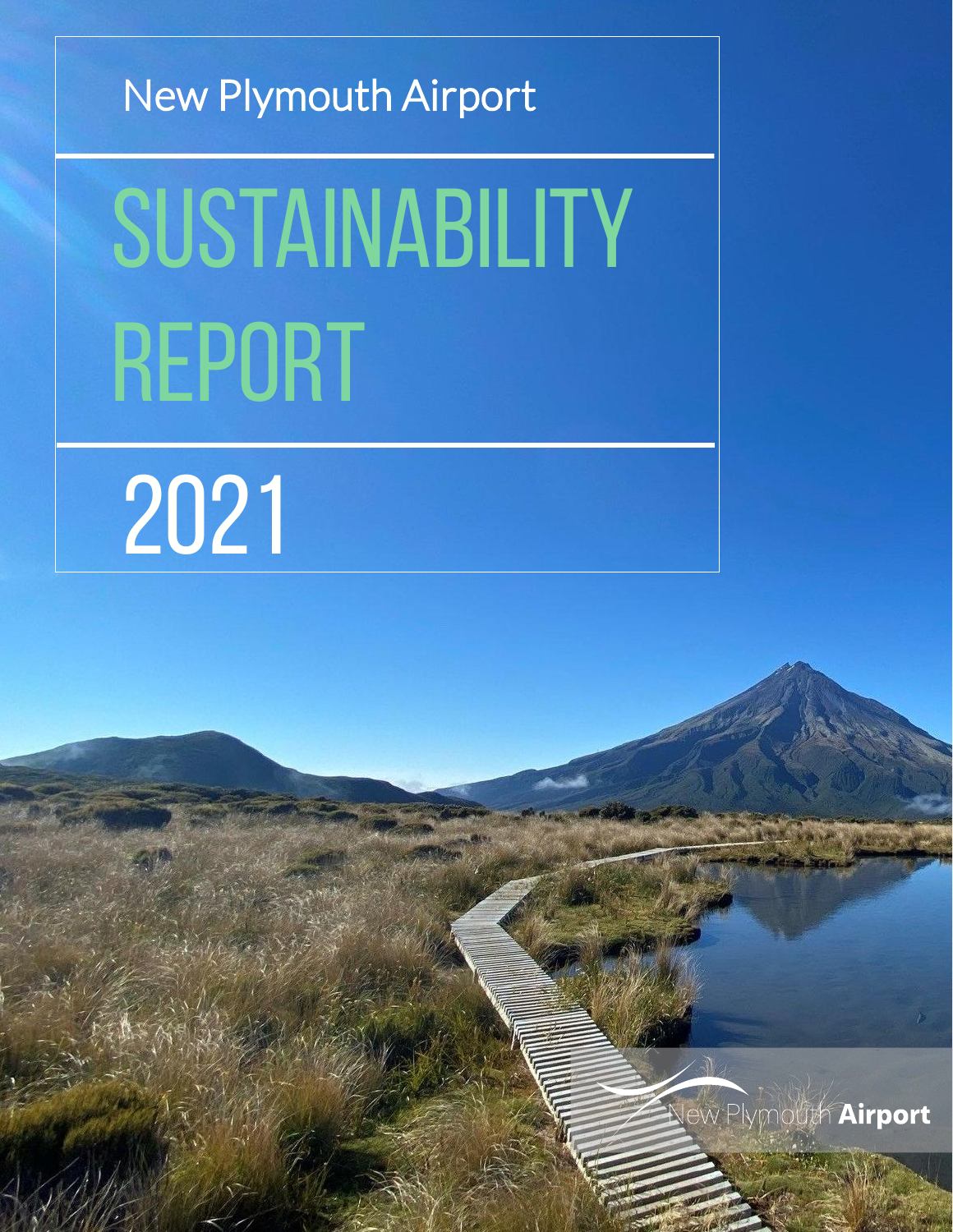# Sustainability Review

Sustainability is ever-changing and a long-term commitment, meaning we will continue to work with the community, review and adapt our goals and objectives to continuously achieve a better standard. 2021 sees the first sustainability review to be documented

We are currently working with Future Posts based in Auckland, on a single-use mask recycling plan. They are currently talking with Fonterra and Air NZ before rolling the idea out to Airports around the country. The masks will be gathered and sent to Auckland where they are melted down with other plastics and made into plastic fence posts.

This year we are working towards gaining Level 2 Airport Carbon Accreditation (ACA) and registered with the Airport Council International (ACI)

This process involves data mapping from the last three years and showing a reduction in our emissions.

Moving into the new terminal building in March 2020 means we are well on track for reducing our emissions and reaching our reduction goals

This year we signed up with NZ Tourism Sustainability, The NZ Tourism Sustainability Commitment consists of a set of 12 Commitments for individual businesses to work towards.

Our commitment to protecting the environment and maintaining a sustainable Airport is important.

We have a great Wildlife plan to help Taranaki become a predictorfree region.



### **Sustainability Goals and Objectives**

Top Achievements

#### **Social**

- Maintaining and enhancing relationships with local iwi
- Educating staff and terminal tenants about becoming sustainable
- Supporting local NPDC and community initiatives



#### **Environmental**

- Committing toreaching Airport Carbon Accreditation Level 2 by 2022
- Committing to reduce our Carbon Emissions by 30% by 2023 from 2018 (base year)
- Committing to using environmentally conscious suppliers
- Continuing to developour Wildlife Hazard Management Plan in order to work towards a predator free Taranaki

### **Financial**



- Striving to be financially self-sustaining post-COVID
- Supporting local and regional businesses and partnerships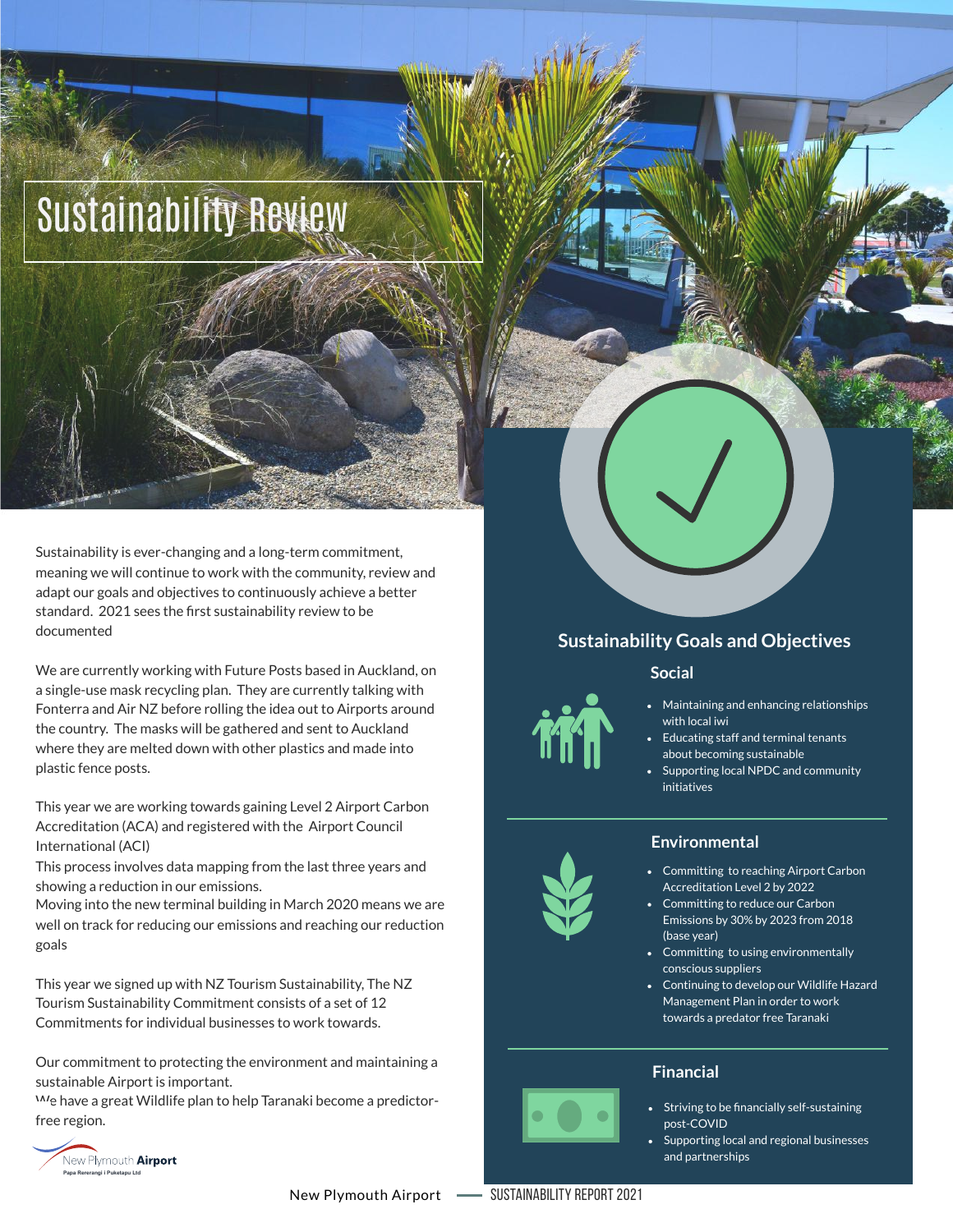# What's New



### **ACI Accreditation - Level 2**

New Plymouth Airport has been working towards Level 2 Airport Carbon Accreditation for the last 6 months.

Level 2 consists of managing and reducing our carbon footprint. To obtain level 2 accreditation we mapped our carbon emissions in accordance with the requirements of the Airport Council International (ACI). Mapping starting in 2018 as our base year. Mapping is broken into two scopes - see figure 1

We will continue to measure and monitor our emissions using the Airport Carbon and Emissions Reporting Tool (ACERT).

Sustainability has always been at the forefront of the company, however this year we have created a Sustainability policy and also created a Carbon Management Plan to follow and track our improvements.



### **Local lures helping towards predator free Taranaki**

As part of our sustainability goals we are helping the Taranaki region become predator free. To do this we have sourced a local initiative from Auroa School in South Taranaki, created by four young women.

The solar-powered lures attached to the traps aim to protect native Whio/blue duck, which are endangered in Taranaki, by using sounds like chirping baby birds to attract predators such as stoats and rats.

We have been using these traps for the last 2 years and have already caught a stoat and many rats.



#### New Terminal Building - Te Hono

#### **Energy reduction features in the new terminal building:**

- Utilising the first principles of the passive solar design approach
- Incorporating enhanced thermal insulation
- Selecting a light coloured roof for the main public space to reduce heat gain
- Specifying IGU Low-e double glazing with spectrally selective coatings to control glare and solar gain while allowing amplenatural daylight. Differing glass solar control specification based on exposure to solar gain
- Designing large roof overhangs and external solar shading devices to northern facades
- Designing all-electric systems to avoid the on-site combustion of fossil fuels
- Specifying energy-efficient HVAC controls including economizer cycle, heat recovery, and demand-controlled ventilation
- Designing high efficiency LED lighting with automatic daylight dimming control and presence detection
- The lower northern roof area and electrical infrastructure has been specifically designed to accommodate a future PV solar array
- Comprehensive commissioning of building services was undertaken
- 12 months post-occupancy building tuning using Beca's BTune analytics service

New Plymouth Airport - SUSTAINABILITY REPORT 2021